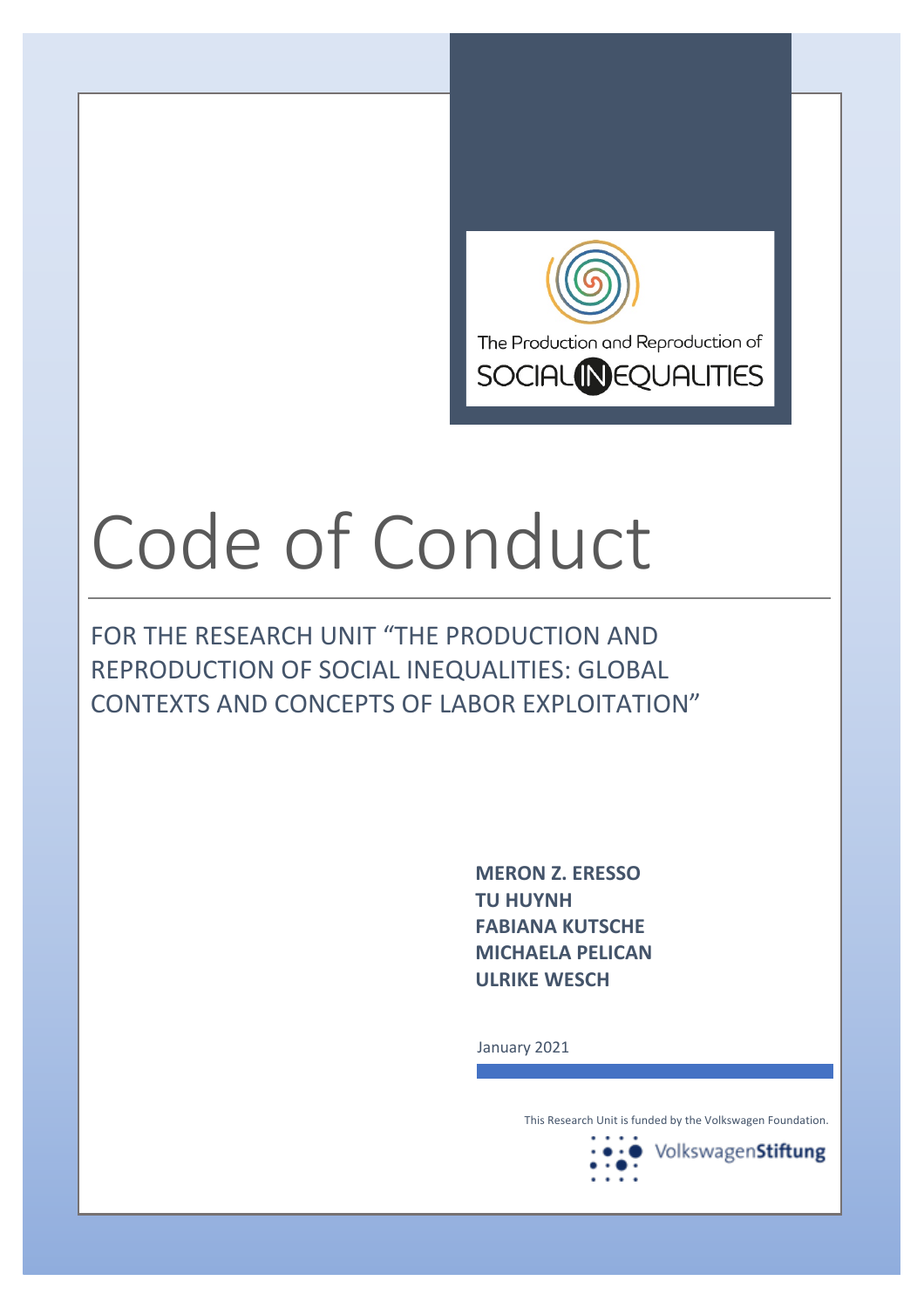# **CONTENT**

| 2.1 Roles and Responsibilities of Principle Investigators (PI)3           |
|---------------------------------------------------------------------------|
| 2.2 Roles and Responsibilities of Researchers and Research Collaborators/ |
|                                                                           |
|                                                                           |
| Section V - Collaboration within the Research Unit and Multi-Partners9    |
|                                                                           |
|                                                                           |
|                                                                           |
|                                                                           |
|                                                                           |
| 6.2 Authorship Among Researchers Within and Across Projects 14            |
| 6.3 Authorship With Research Collaborators/Community Partners16           |
|                                                                           |
|                                                                           |
|                                                                           |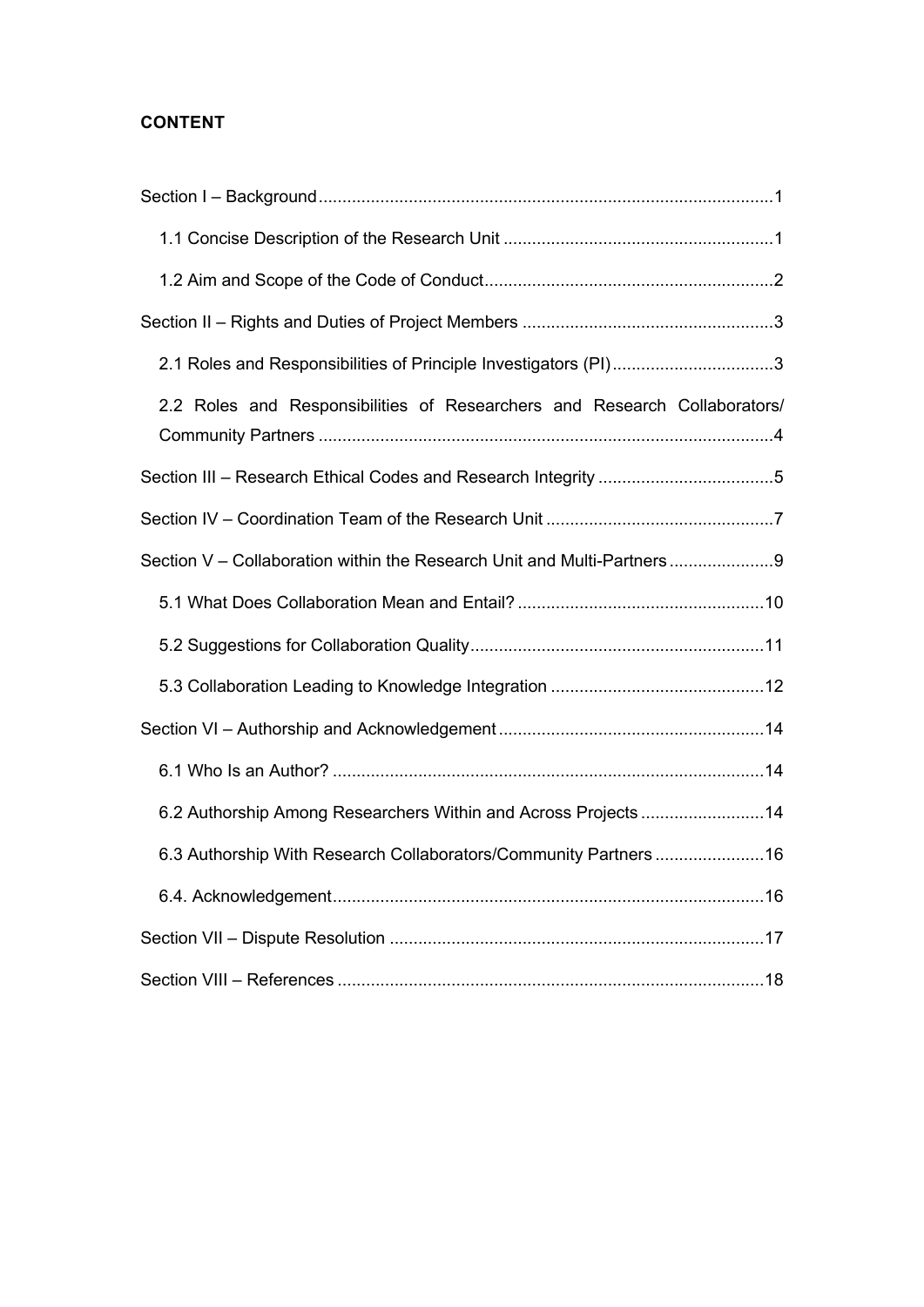#### **SECTION I – BACKGROUND**

#### **1.1 Concise Description of the Research Unit**

The research unit "The Production and Reproduction of Social Inequalities: Global Contexts and Concepts of Exploitative Labour" is funded by the Volkswagen Foundation in the funding line "Global Issues – Integrating Different Perspectives on Social Inequality". It will run over a period of four years, starting from 01.01.2021.

The research unit focuses on understanding the overarching question of why attempts aimed at increasing equality often contributed to generating more durable inequalities<sup>1</sup>. As a way of addressing this general question, the research unit focuses on concepts and actors as well as their roles in producing and reproducing social inequalities in the context of colonial and postcolonial labour systems and regimes of mobility in the "Global South". In the projects of the research unit, inequalities are understood as relational and historically embedded and as comprising several dimensions, including social, economic and epistemic inequality.

More specifically, the research unit members focus on selected concepts that are locally grounded and describe forms of social inequalities linked to different types of labour exploitation, namely "native labour", "new slavery", "human trafficking", and "cheap/abundant labour". The team members investigate – both from a historical and contemporary perspective – how these concepts circulated on a global scale and were negotiated, translated and adapted by institutional as well as individual actors with the aim of challenging social inequalities, while eventually contributing to the production of those same or new inequalities. The projects intend to reconcile debates on conceptual history, labour history and inequality as well as combine perspectives from both South and North. Ultimately, they aim to interpret global labour regimes and to draw lessons from experiences for societies in both the "Global South" and the "Global North". The research unit contains the following five research projects including one special project on COVID-19, each headed by one or more Principal Investigator(s) (PI):

 $1$  For more information about the research unit please visit the official website on https://socialinequalities.uni-koeln.de/.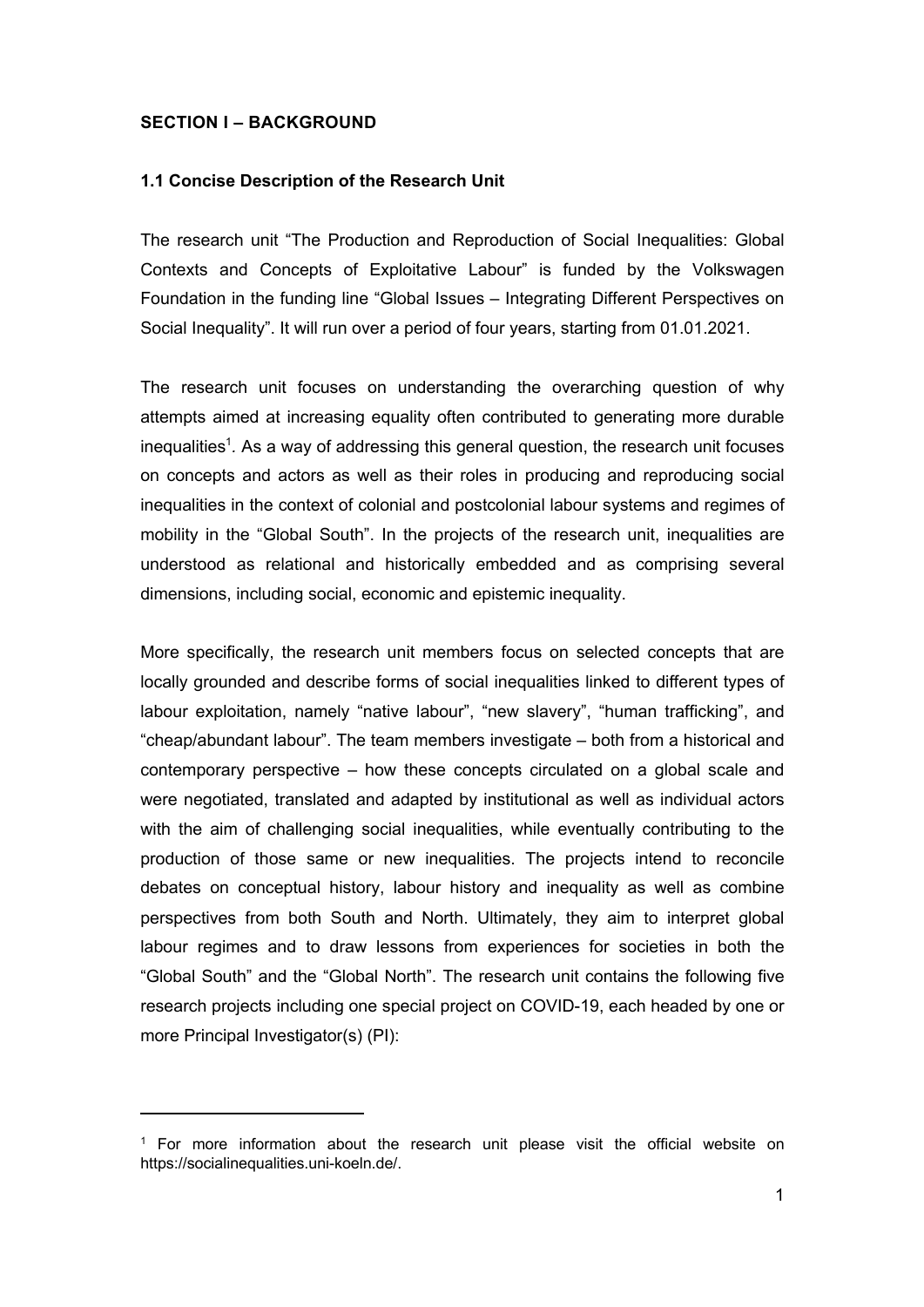- From global standards to unequal treatment: The ILO and the concept of "native labour" (Prof. Dr. Ulrike Linder, University of Cologne)
- Chinese indentured labour as "new slavery": Perspectives from South Africa and China (Prof. Dr. Tu Huynh, Jinan University, Guangzhou)
- Debates on "trafficking in persons and slavery" in Cameroon (Prof. Dr. Michaela Pelican, University of Cologne)
- "Development" fostering social inequality?: A study on labor arrangements in Ethiopia's manufacturing sector (Prof. Dr. Meron Zeleke Eresso, Addis Ababa University)
- Communication during and after COVID-19: (Re)producing social inequalities and/or opportunities among African migrants in the United Arab Emirates and China (Prof. Dr. Tu Huynh, Jinan University, Guangzhou; Dr. Jonathan Ngeh, Global South Studies Center, University of Cologne; Prof. Dr. Michaela Pelican, University of Cologne).

The research unit is headed by one of the PIs, Professor Michaela Pelican, who represents the research unit to the Volkswagen Foundation and to the outside.

# **1.2 Aim and Scope of the Code of Conduct**

Given the specific nature of the research unit, comprising five autonomous projects with scholars from different disciplinary and geographical backgrounds sharing one overarching research agenda, this code of conduct is tailored to its specific multidisciplinary and multisited qualities. The objective of this research unit code of conduct is, hence, to have a shared understanding among members on the roles, rights and duties of all parties involved, i.e. the principal investigators (PIs), the junior researchers in each project (e.g., Postdoc/doctoral/MA researchers, research assistants and research collaborators/community partners) and the administrative coordinator. As such, it envisages to develop agreed upon ethical standards that promote good research and a symmetric collegial relationship across projects. Hence, the guidelines help as a partnership management tool for developing a mutually respectful and fair collaboration of project partners from diverse disciplinary and geographical backgrounds. This document will go through periodic revision on an annual basis.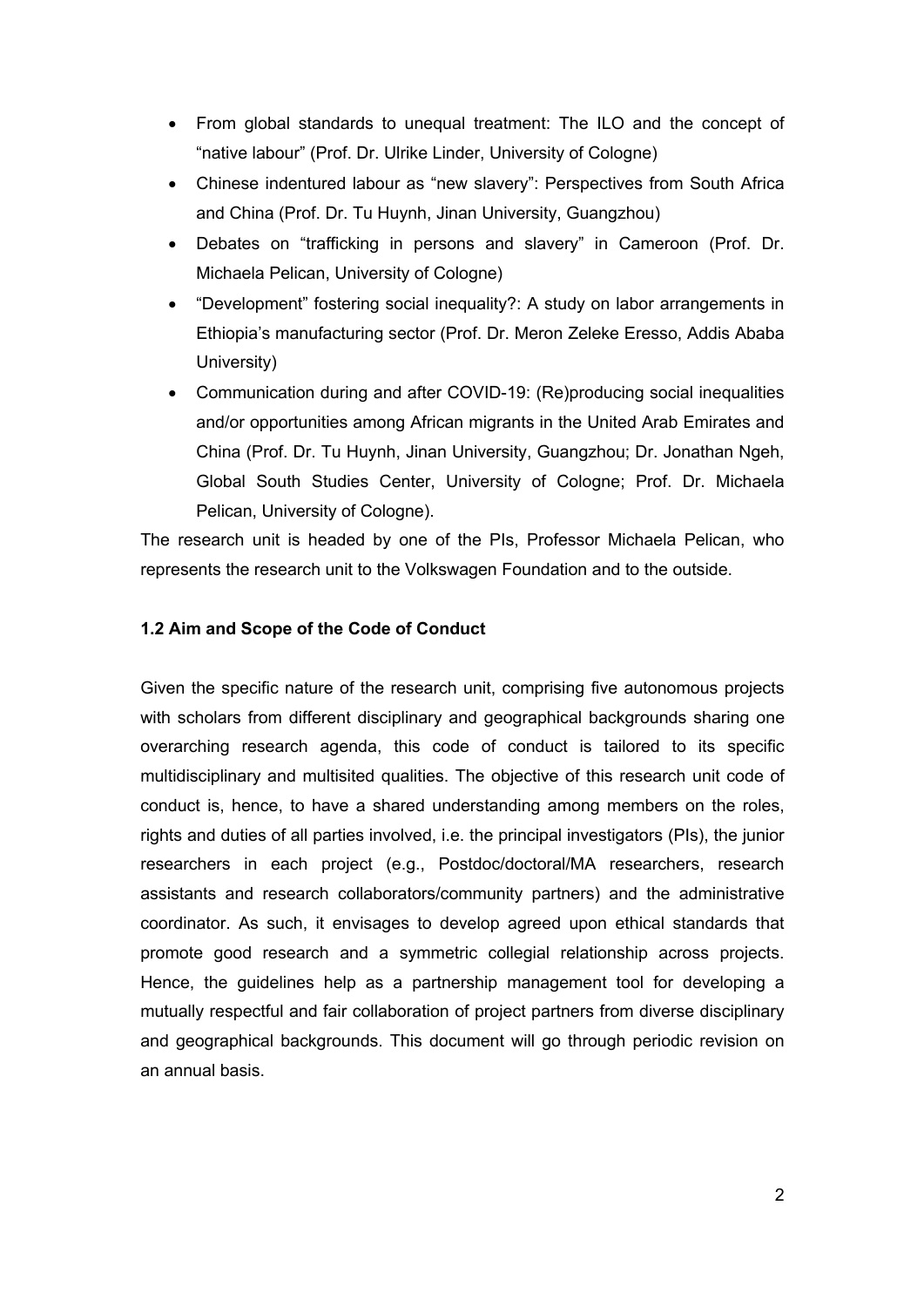## **SECTION II – RIGHTS AND DUTIES OF PROJECT MEMBERS**

This section briefly presents the rights and duties of respective project members and covers themes, such as the mandate, rights and duties of the principal investigators of projects as well as those of the project members.

# **2.1 Roles and Responsibilities of Principle Investigators (PI)**

- The PI of a project is the primary individual responsible for the realization and administration of the respective project. The PI is the person leading the project with due compliance with applicable regulations and the institutional policy of the Volkswagen Foundation, the PI's home institution and the University of Cologne.
- All of the PIs are administratively autonomous in managing their respective research projects by complying with all institutional policies, practices and procedures of the funding institution, the PI's home institution and the University of Cologne, which as the research unit's lead institution is directly accountable to the Volkswagen Foundation.
- The PI is responsible for fiscal and administrative management of the respective project.
- The PI is responsible for regularly monitoring expenditures to ensure that funds are in compliance with the funder's terms and conditions and are only expended to directly support and benefit the project.
- The PI is in charge of managing possible project risks with due foresight and of reviewing and securing approval for any revisions on the project scope or other activities that may require prior approval from the funder. This should be communicated and coordinated with the coordination team (Michaela Pelican and Ulrike Wesch) at the University of Cologne.
- The PI oversees all research-related activities of the respective project and fosters a culture of research integrity.
- The PI is responsible to ensure the availability of appropriate resources for research and academic activities to be conducted by the PI and other project members (i.e., the researchers and research collaborators/community partners) involved. This should adhere to the approved budgetary items stated in the grant letter.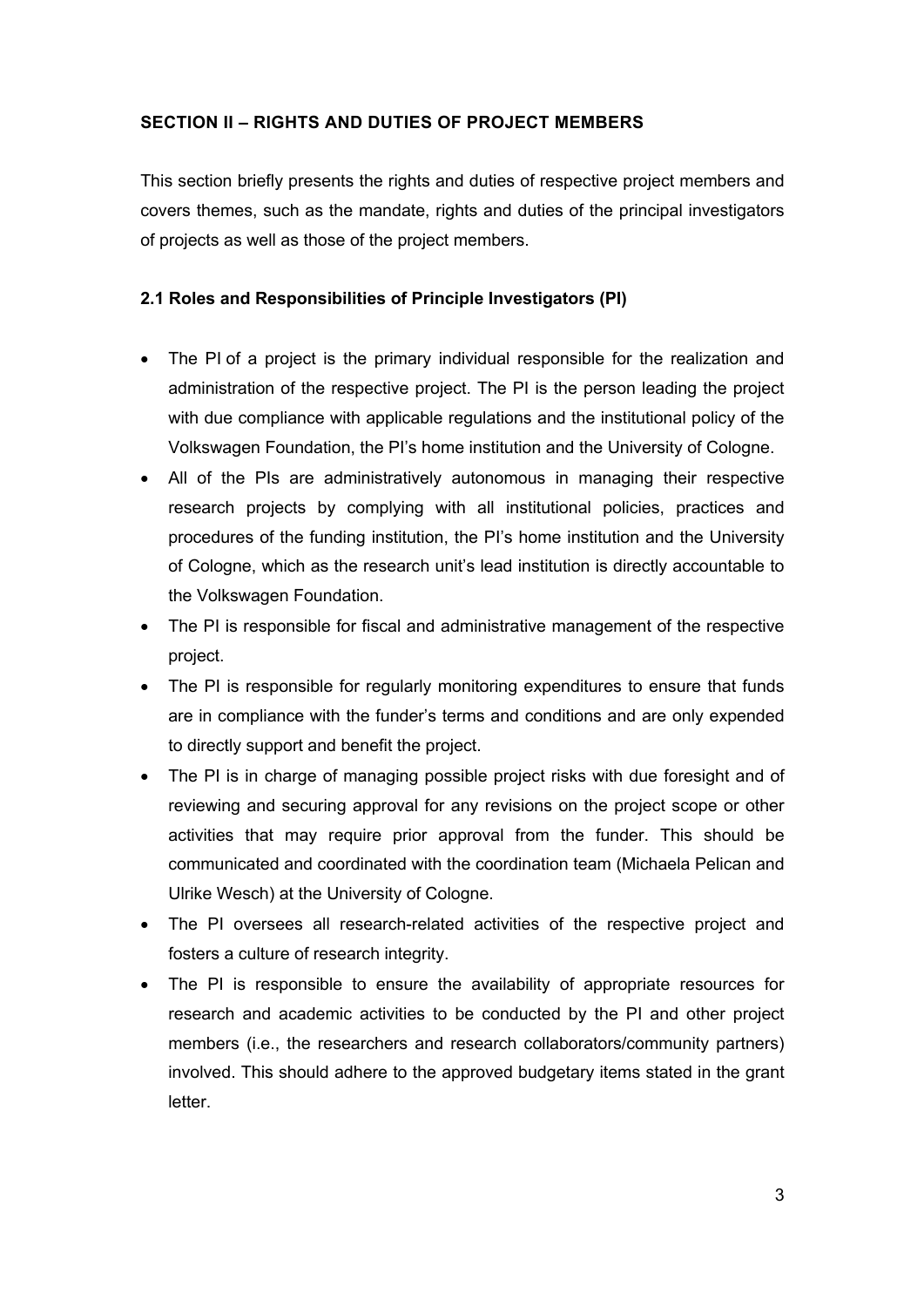- The PI is responsible to call for funding of budgeted and approved activities in a timely manner in order to give the administrative staffs in Cologne enough time to review the application and transfer the funds.
- The PI is expected to account for all the funds transferred in a timely manner once in a year.
- The PI is responsible for submission of the annual financial and research progress reports in a timely manner, based on the reporting templates to be received from the coordinator's office at the University of Cologne.
- All of the PIs are intellectually autonomous and accountable only in terms of delivering the research outcomes (e.g., publications) promised. They are also required to contribute to the yearly progress report of the research unit, which will be compiled by the coordinator's office at the University of Cologne to be submitted to the Volkswagen Foundation.
- The PI is mindful that the relationship between project members is collegial. Understanding the inherent asymmetrical relationship between supervisor and PhD candidates/graduate students and of the responsibilities of mentorship, the PI needs to also be mindful that the relationship should encompass mutual respect, avoiding exploitation and violation of rights of those under their supervision.
- The PI oversees the mentoring of junior project members, postdoctoral/doctoral researchers and graduate students.
- The PI is responsible to obtain local research clearance in places where it is required.
- The PI makes sure to protect the rights, safety and welfare of subjects involved in the research, including researchers and the study community.
- The PI is responsible to ensure that all project members are mindful of the sensitive nature of the unit's research topics in their communication with the public and interested colleagues.

# **2.2 Roles and Responsibilities of Researchers and Research Collaborators/ Community Partners**

• The researchers and research collaborators/community partners are free to conduct their individual research subprojects without the interference of the PI and other project members once they have been approved.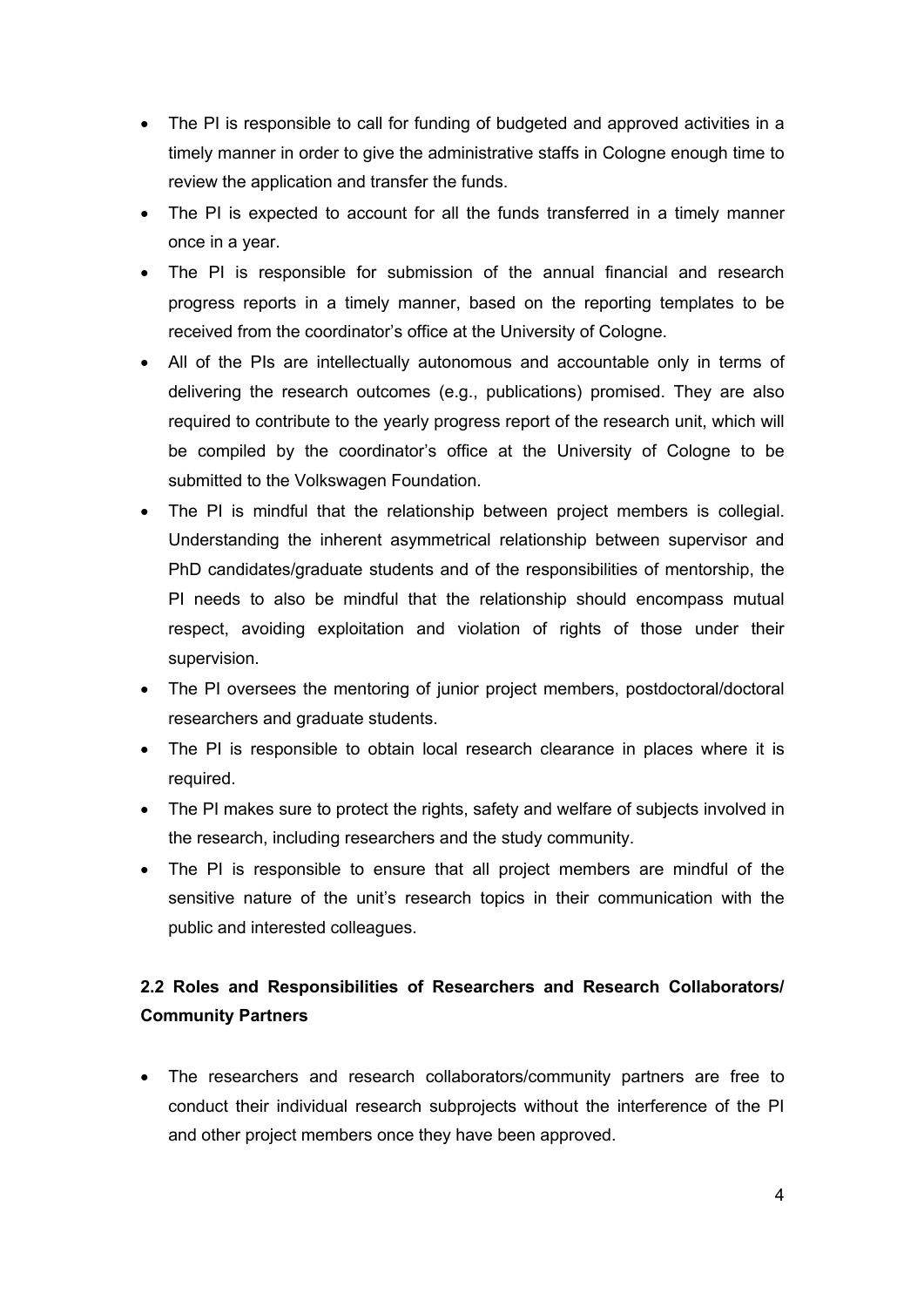- The researchers and research collaborators/community partners contribute to the overarching research unit's shared research goals (i.e., the respective project they are part of) in a collaborative manner.
- The researchers and research collaborators/community partners are considerate of potential research-related conflicts of interest and, hence, need to adhere to the ethical conditions stated in the code of conduct.
- The researchers are expected to submit their calls for funding in a timely manner in order to allow the PI and administrative staffs enough time to review the request and process the transaction.
- The researchers and research collaborators/community partners ensure the accuracy and submission of all required reports throughout the duration of the fellowship or partnership.
- The researchers and research collaborators/community partners are expected to report to the PI in a timely manner, as stated in their respective employment agreement or grant letter.

# **SECTION III – RESEARCH ETHICAL CODES AND RESEARCH INTEGRITY**

In line with the guidelines of the Deutsche Forschungsgemeinschaft (DFG, German Research Foundation) for "Safeguarding Good Research Practice" and "The European Code of Conduct for Research Integrity" of the All European Academies (ALLEA), fostering a culture of research integrity that informs every aspect of the team's research activities also entails updating knowledge about the standards of good research practice and the current state of the art on a regular basis. Project PIs, who occupy mentoring roles, are responsible for ensuring that every member of their team receives training and understands guidelines to properly develop, design and structure research activities.

The members of the research unit, who will conduct empirical, ethnographic research, will draw on the ethical review guidelines developed by the German Anthropological Association (DGSKA) as well as the ethical review guidelines developed by professional associations and/or research institutions in the regions where their respective research will take place. The research unit members acknowledge the fact that ethical challenges and possible strategies to address them can differ (significantly) by region. The unit, therefore, does not strive for a uniform approach that applies to all projects, but provides room for each project to assess the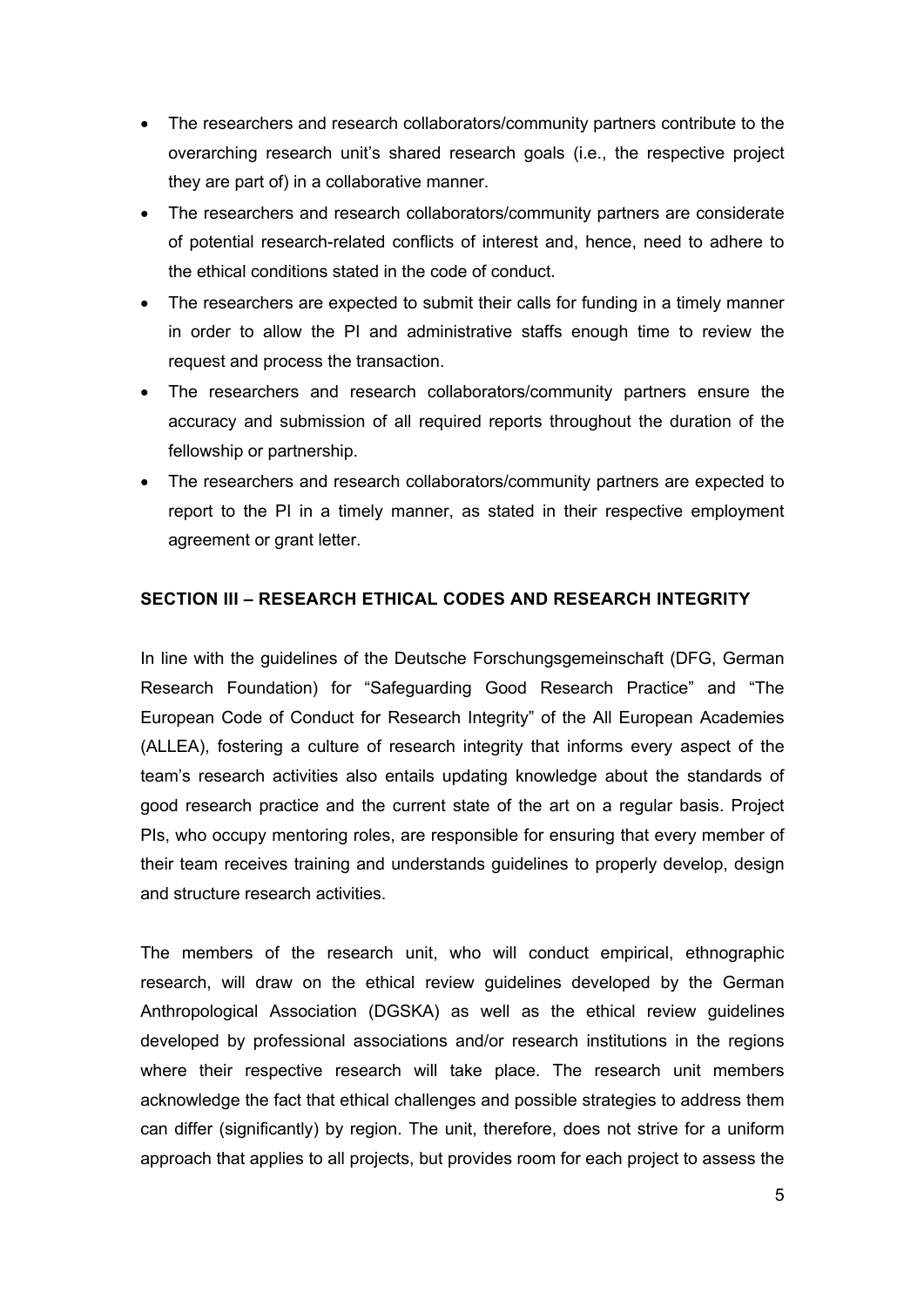relevant ethical issues and develop possible ways of dealing with them. All project members should participate in this process, as research ethics and methodology are part and parcel of anthropological, sociological and historical training and mentoring. Moreover, exchanging ideas within and across projects about research ethics and methodology (in addition to thematic research findings) will be an important source of mutual learning and knowledge integration.

In line with the DGSKA, the project members support the idea of constant critical reflection of professional practice. Project members are encouraged to go through the ethical review process outlined by the DGSKA. Further steps include engaging in peer-to-peer and mentoring discussions with research unit members or experienced colleagues in order to identify the project's specific challenges and ethical risks (for both research participants and researchers) as well as finding adequate ways of dealing with them. The DGSKA provides two forms (i.e., a reflection sheet and risk assessment sheet) that can be completed and discussed for this purpose<sup>2</sup>.

Regarding the appropriate handling of anthropological research data, the research unit members take inspiration from the current position paper of the DGSKA $3$ , which argues that, as a general rule, anthropological data (e.g., fieldnotes) cannot be freely made available because of their personal and co-authored nature (i.e., co-produced with research participants). The research unit members are encouraged to take a similar approach as in the case of research ethics outlined above – i.e., to aim at the safe and long-term storage of research data on the platform that the respective PI and project members consider safe and reliable in the specific context (e.g., in the institutional storage space, SOFs, provided by the University of Cologne), while at the same time critically reflecting on the risks and regulations that apply to the different research sites and the PI's host institutions.

Those project members who use archival sources are encouraged to work within the usual methodological framework of the humanities and, furthermore, follow the outlines of academic honesty and responsibility.

 $2$  GAA (n. d.). Basic Principles and Procedures for the Ethical Review of Anthropological Research ["Ethical Guidelines"], in: GAA <https://en.dgska.de/ethics/> (15.12.2020).

<sup>&</sup>lt;sup>3</sup> GAA (2019). Position Paper on the Handling of Anthropological Research Data, in: GAA <https://www.dgska.de/dgska/forschungsdatenmanagement/> (15.12.2020).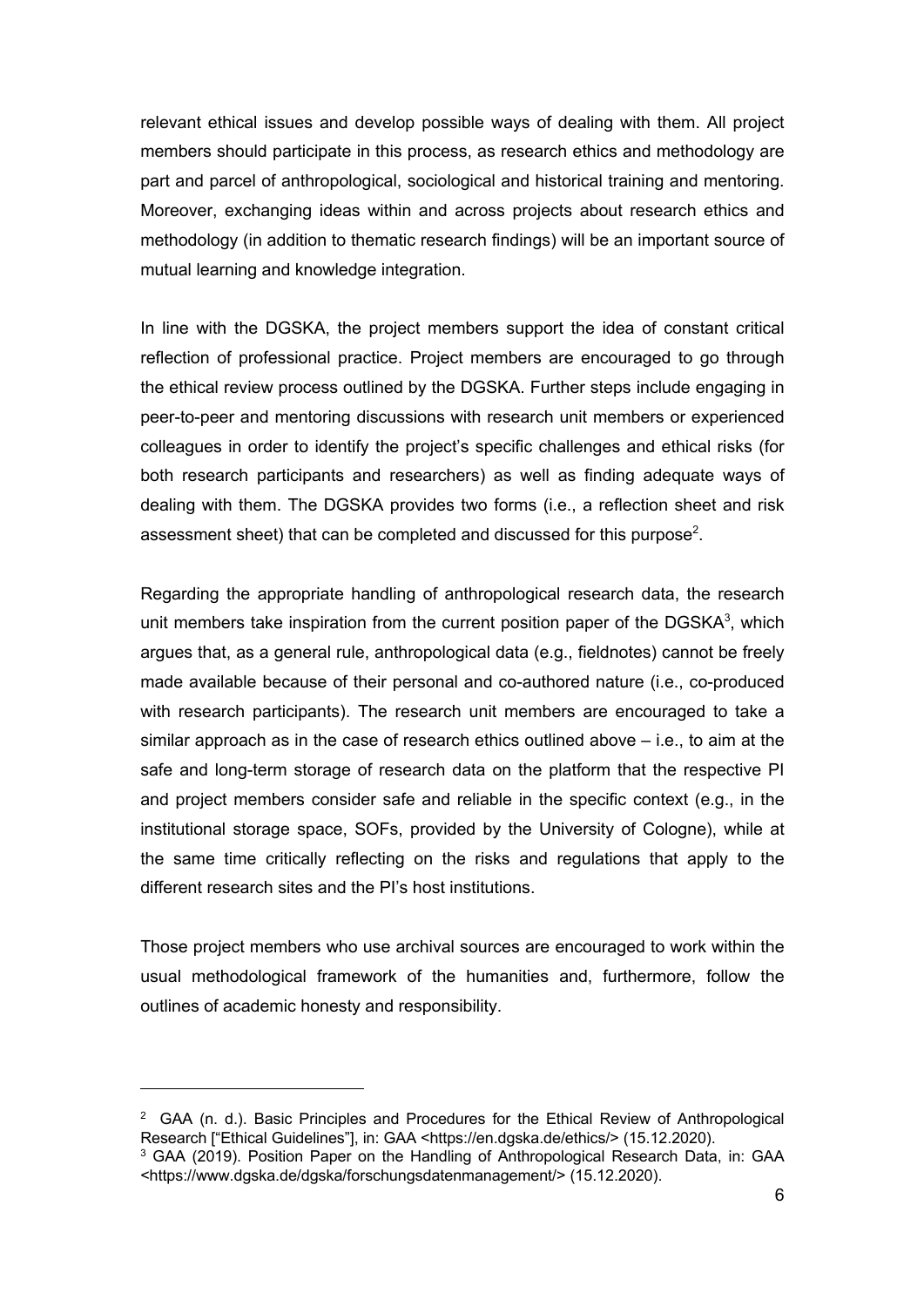Research integrity is one of the key ethical issues, whereby project members are expected to conduct their respective research in a responsible and honest way. This will allow others to have confidence and trust in the methods used, the findings of the research and the analysis. Drawing on the European Code of Conduct for Research Integrity, the four pillars of research integrity for the research unit include reliability, honesty, respect and accountability. The principle of reliability focuses on ensuring the quality of research throughout the process of designing the research, the methodology, the analysis and the use of resources. The principle of honesty is crucial to the process of developing, undertaking, reviewing, reporting and communicating research in a transparent, fair, full and unbiased way. On the third principle of respect, project members are expected to respect colleagues, research participants, society, ecosystems, cultural heritage and the environment. Furthermore, project members have to duly follow the principle of accountability for the research from idea to publication; for its management and organization; for training, supervision and mentoring as well as for its wider impacts $^4$ .

## **SECTION IV – COORDINATION TEAM OF THE RESEARCH UNIT**

The research unit comprises of five autonomous research projects, working collaboratively and each being headed by one or more PI(s). One among the PIs acts as the coordinator and speaker of the research unit, who has to be based at a German university, as mandated by the Volkswagen Foundation. The title of this position is speaker/head of the research unit. This position is held by Michaela Pelican, based at the University of Cologne and selected and confirmed by all of the PIs. In this capacity, she is in charge of the management of the research unit and the official communication with the Volkswagen Foundation. She also represents the research unit to the outside. At the same time, representational requests will be discussed among research unit members, and where possible, tasks will be shared (e.g., by sharing ideas or information, participating in the activities or taking turns in representing the research unit).

Michaela Pelican is assisted by Ulrike Wesch, who is in charge of organizational and administrative aspects of the research unit and public outreach. These include the

<sup>4</sup> ALLEA (2017). The European Code of Conduct for Research Integrity. Revised Edition. ALLEA: Berlin.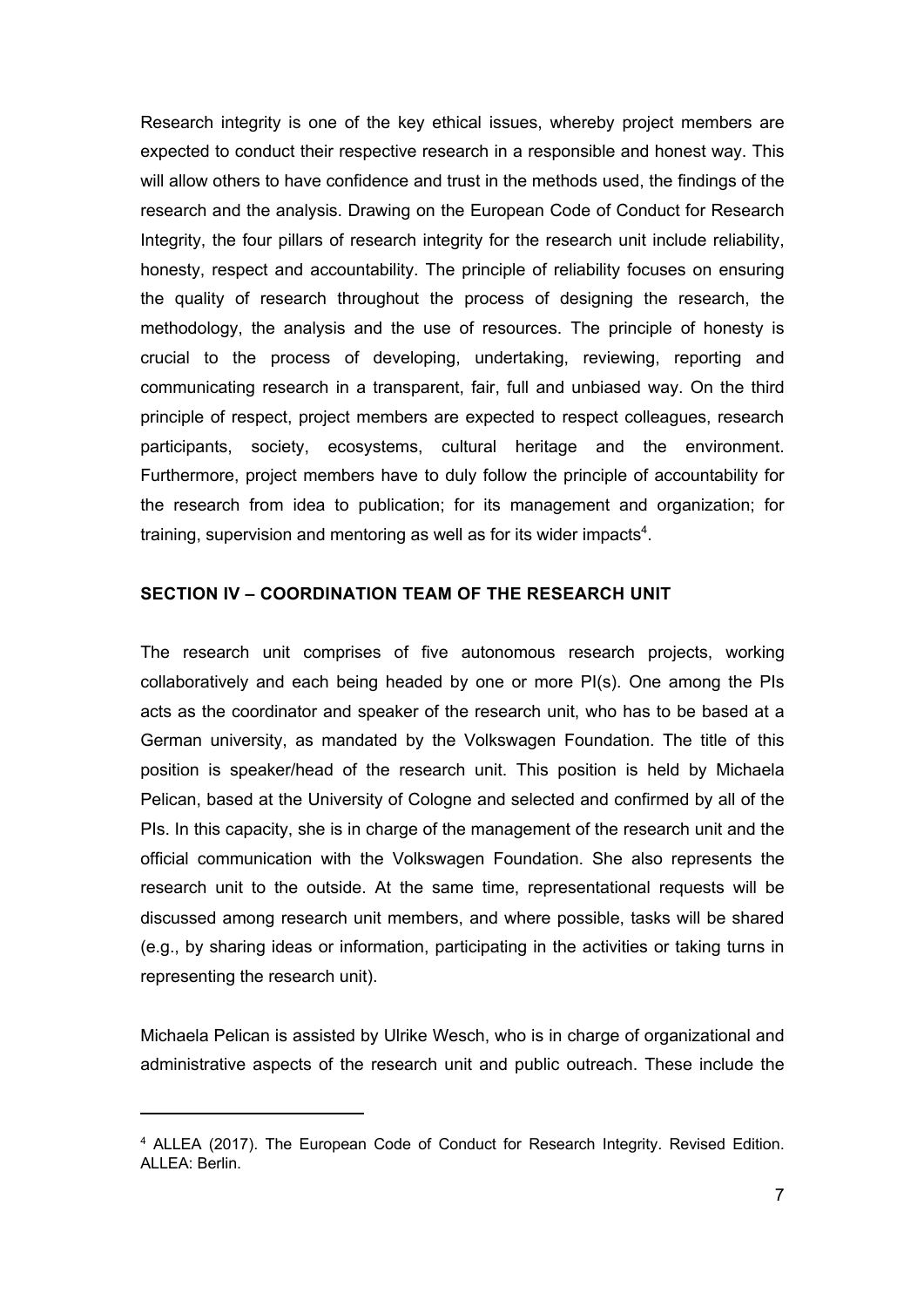research unit's financial accounting and reporting to the Volkswagen Foundation, assistance with contractual arrangements between partner universities, organization of workshops and other activities of the research unit, facilitation of research activities and travels of project members and guests as well as maintenance of the unit's communication infrastructure (e.g., Trello, Sciebo and SOFs platforms for data transfer and storage at the University of Cologne) and public outreach platforms (e.g., website https://socialinequalities.uni-koeln.de/). The title of her position is administrative coordinator of the research unit.

The goal of the research unit is to establish symmetrical, horizontal, equal exchange and collaboration between all research members, both across and within project teams. However, the logic of project management and the funder's administrative requirements favour asymmetrical, vertical and unequal structures and place constraints on the structure of the research unit. Reconciling these opposing principles poses challenges to the PIs and the coordination team. As such, measures are introduced to ensure a sense of symmetry among the members of the research unit. The measures include monthly meetings to facilitate timely and open communication between all members of the research unit, share information on the activities of members and the coordination team, develop joint strategies and address upcoming needs.

To enable the smooth functioning of the research unit's coordination and administration, the PIs, located at different institutions, are all affiliated with the Global South Studies Center (GSSC) at the University of Cologne. This was requested by the PIs and approved by the Volkswagen Foundation. Furthermore, the PIs and researchers are integrated in the coordination and administration process as well as agree to comply with the guidelines outlined in Sections II and V of the code of conduct. The purpose of integration into the coordination and administration process is to enable Ulrike Wesch to effectively fulfil her role; this process involves:

- (1) All members of the research unit agree to engage in open and timely communication with the coordination team. This is especially important when sharing responsibilities for tasks that concern the whole research unit.
- (2) All members of the research unit agree to comply with administrative guidelines of the Volkswagen Foundation and, where applicable, with the administrative guidelines of the University of Cologne as the institution in charge of the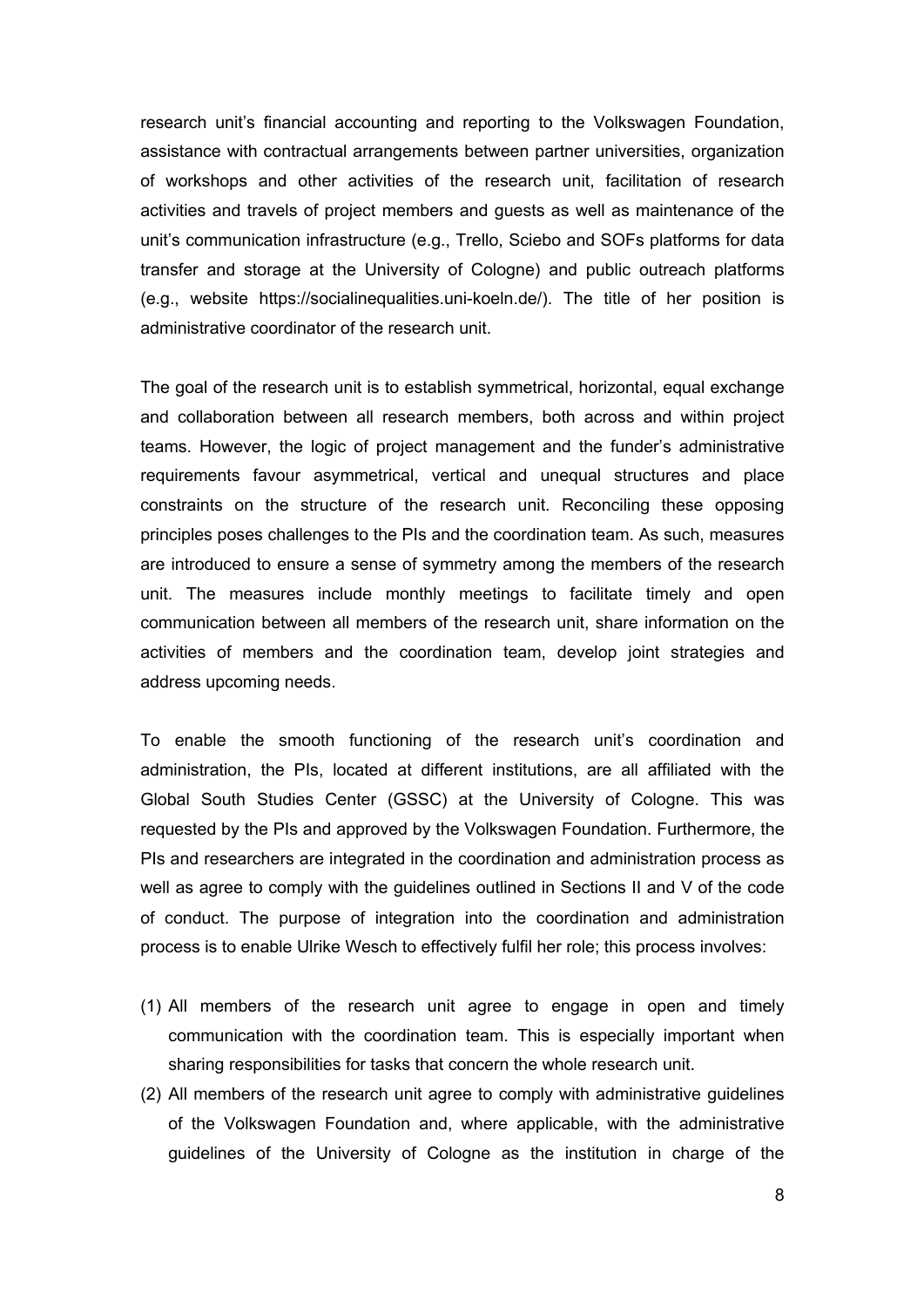administration of the research unit. The respective guidelines and documents are available to all members of the research unit on the internal communication platform (Sciebo).

- (3) Each project PI agrees to provide yearly finance and research progress reports. The templates for annual financial and research progress reports are uploaded on our internal communication platform (Sciebo). On the basis of these individual reports, the coordination team shall compile the research unit's yearly report to be submitted to the Volkswagen Foundation.
- (4) Each project PI is responsible to ensure that all project members (including researchers and research collaborators/community partners) are mindful of the sensitive nature of the unit's research topics in their communication with the public and interested colleagues. The guidelines for public outreach activities are uploaded on our internal communication platform (Sciebo).

Risk assessment and risk management are part and parcel of project management. The research unit's coordination is further compounded by the task of effective risk management as a result of its transnational nature. What this means is that each project is dealing with locally specific challenges that require tailor-made and contextspecific solutions. Examples of challenges not only include politically volatile and censorial environments, such as in Ethiopia and China, where two of the PIs are based, but also potential bureaucratic hurdles (e.g., in regard to contractual arrangements between universities). The PIs and coordination team jointly share the responsibility to effectively assess and manage project risks. The principles outlined in Section V, such as timely and honest communication, mutual trust, the willingness to support each other and joint strategizing, form the basis for developing adequate solutions.

# **SECTION V – COLLABORATION WITHIN THE RESEARCH UNIT AND MULTI-PARTNERS**<sup>5</sup>

This section defines the nature of collaboration among researchers within a project and between projects. It further suggests ideas for creating and maintaining a

<sup>5</sup> Ideas for this section draw from Dietrich, P. et al. (2010). The role of project collaboration quality and knowledge: integration capability in multi-partner projects. Paper presented at PMI Research Conference: Defining the Future of Project Management, Washington, DC. Newtown Square, PA: Project Management Institute.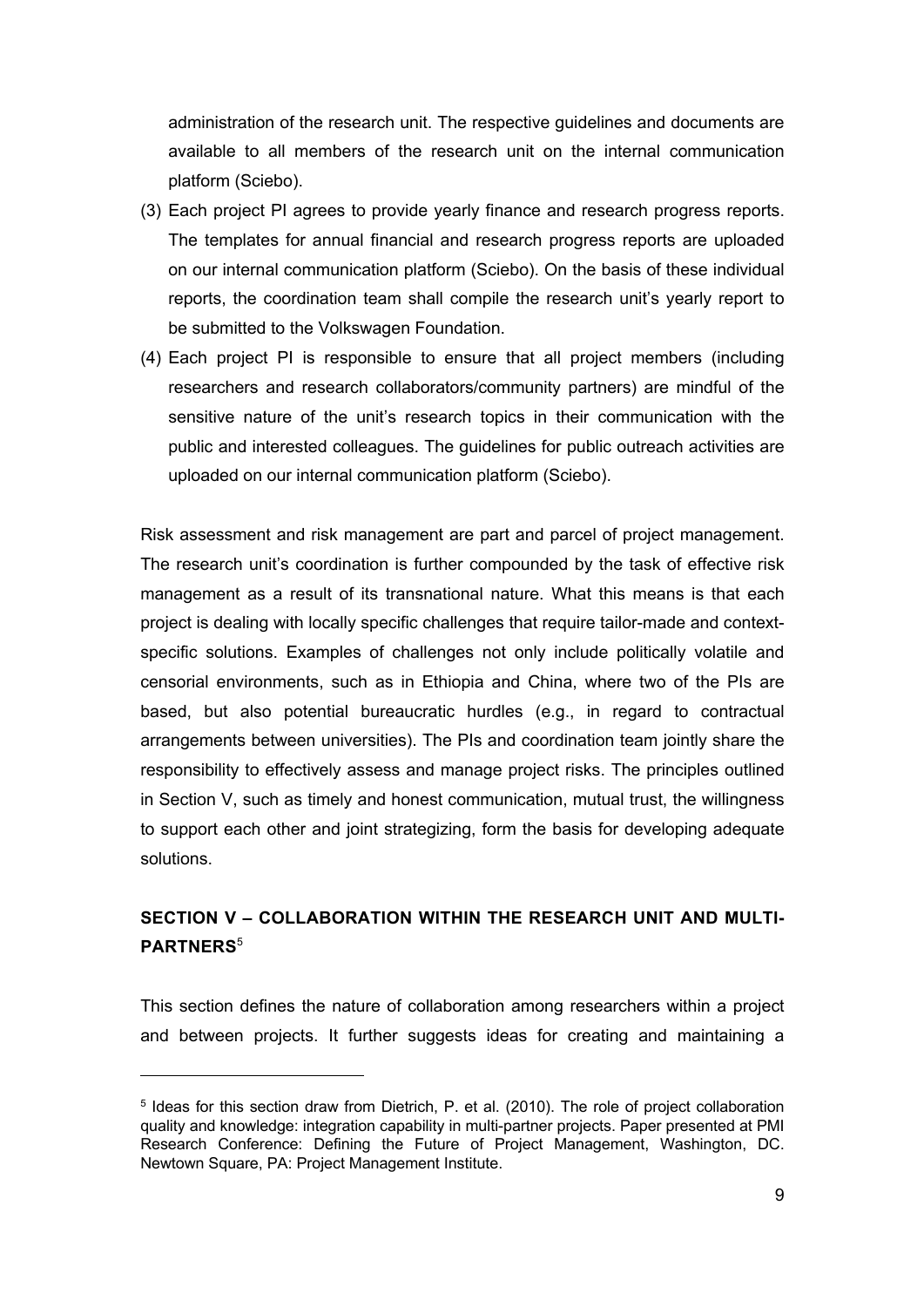productive collaborative relationship. This is especially important given the different disciplinary, geographical and cultural differences among our research team members.

#### **5.1 What Does Collaboration Mean and Entail?**

Collaboration is a process whereby people, representing themselves or institutions, work together to achieve a common goal or set of intersecting goals and to gain mutual benefits by sharing knowledge, learning and building consensus. As a process, those involved, regardless of whom they represent, necessarily create relationships. The nature of a relationship may vary, depending on the degree of its strength. Essential to relations that operate in a truly collaborative mode to achieve common goal/intersecting goals or to gain mutual benefits are trust and commitment (Dietrich et al. 2010).

While having common and/or intersecting goals is an important factor contributing to the quality of collaboration, trust and commitment of every research unit member (not just the PIs) play equally significant roles shaping the texture of the collaborative process**.** Trust – that is, being reliable and carrying through with actions that are congruent with one's words **–** affects collaboration quality in terms of communication behaviour, cohesion and creation of an ethical environment that guides decisions and actions of members. It is a central component of relationships. Equally important, commitment sets the tone for members' interests to participate, engage in mutual support and coordination and set their priorities to favour the tasks they agree to undertake. It provides for positive problem-solving mechanisms when conflicts emerge.

To accomplish a multi-partner project such as this one, every member of the research unit should be willing and able to share knowledge. Integration of knowledge possessed by each member, from diverse academic disciplines and with access to different resources that reflect the individual's geographical positionality, is an essential part of the project work. As such, knowledge integration capability – that is, turning knowledge into action to co-create value – is a significant aspect of collaboration in the project context.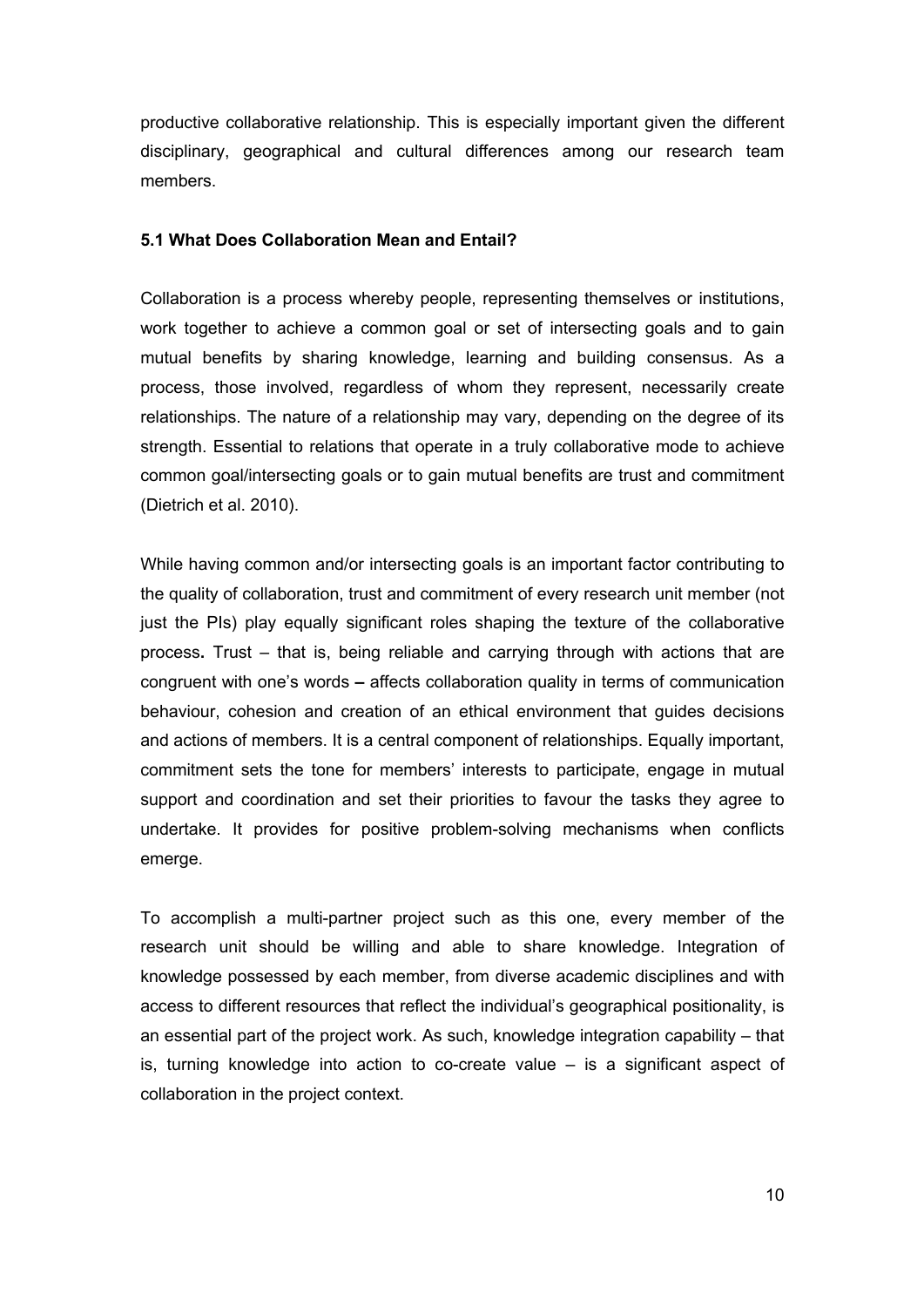#### **5.2 Suggestions for Collaboration Quality**

As mentioned above, trust is fundamental to the collaborative process. While trust can be gained when members carry through their word or intention with action, transparency – that is, the disclosure or sharing of relevant information **–** occupies a crucial role in generating and maintaining trust. Though transparency is an integral part of the collaborative process, the research unit also recognizes that there is certain information that members do not have the right to know, as it infringes on personal privacy.

In addition to transparency, other identified mechanisms to strengthen the quality of collaboration include communication, coordination, mutual support, shared expectations and cohesion. These elements are elaborated below:

- Given the geographical spread of members that limit in-person meetings, communication entails the exchange of information between individuals through several online communication media, such as email, Zoom and Trello. While members within and across projects should ensure that the frequency of communication is high and efficient enough in order to keep all members informed of any changes, it is important to consider conditions that might impede the timeliness of communication, such as differences in time zones and internet connectivity issues in certain parts of the world. The quality of communication in a collaborative setting reflects the ability of members to share their ideas openly. To ensure open communication in the collaborative process, the research unit encourages developing a symmetrical relationship between every member.
- Though the research unit has a coordination team to facilitate the collaborative process, coordination within and across projects needs to be a joint effort that involves all members. Coordination facilitates fluid interactions between all members, ensuring harmony and synchronicity of co-actions. The point of coordination is to be efficient, but not rigid, and is, thus, adjusted to knowledge and information sharing needs of each situation. To work together effectively within and across projects, coordination entails a clear understanding of the goals, related activities, interdependencies between the activities and contributions to be made by each member. The strength of coordination is intimately connected to communication.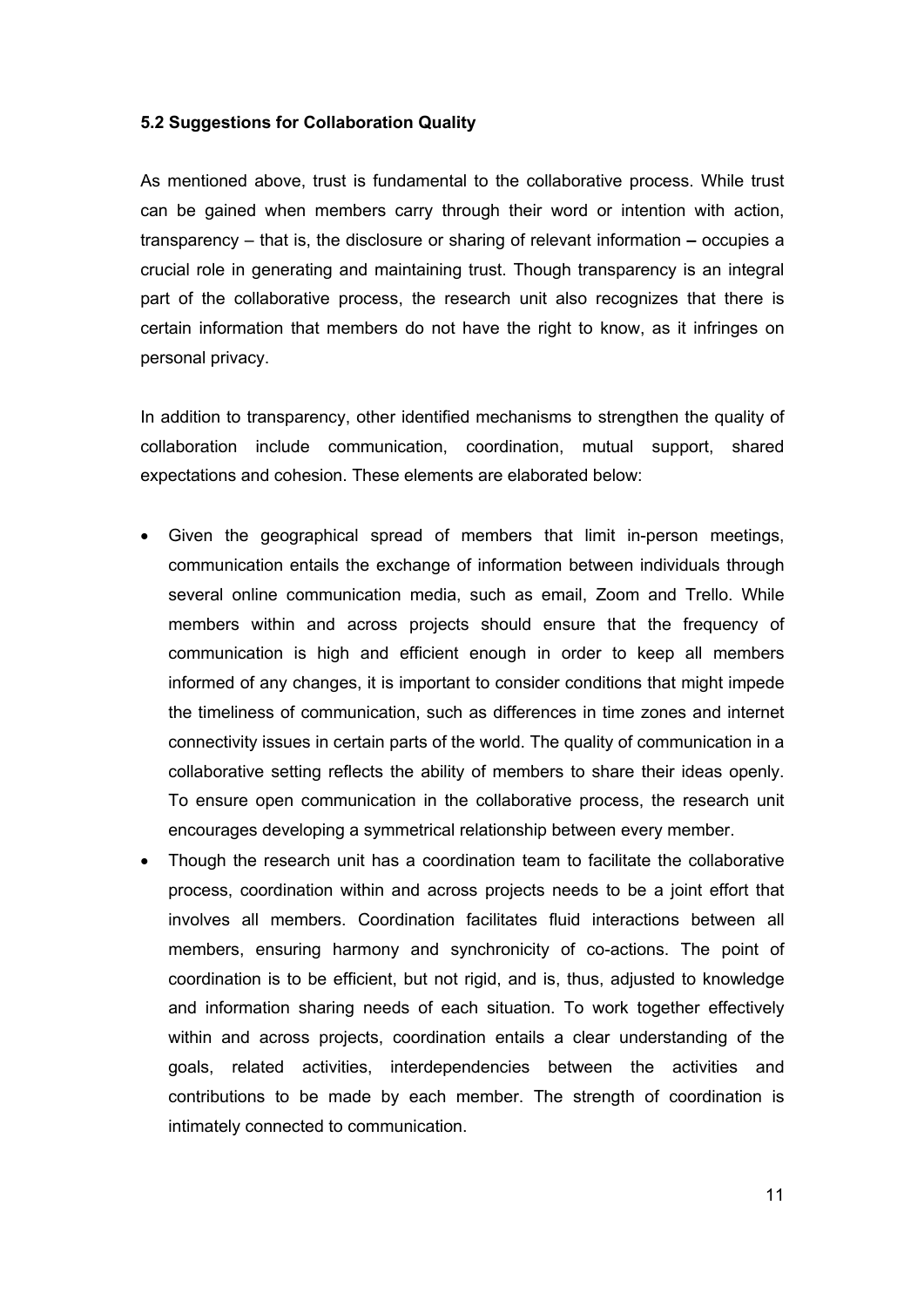- Equally integral to a productive collaborative relationship is the existence of mutual support from all members. Mutual support manifests in members' willingness to help each other in solving problems that emerge during the research process as well as in achieving commonly agreed goals. Similar to coordination, mutual support benefits from members' flexibility with their assistance in the case of unforeseen incidents and ability to compromise to the needs of each situation.
- As intimated under mutual support, shared expectations on the behaviour of each member also influence the quality of collaboration**.** Shared expectations refer to the alignment between contributions provided by each member with the expectations of the contributions. Alignment between each member's priorities in collaboration (e.g., career development or resource usage) and commonly agreed priorities of the research team through open communication can help to prevent disappointments and conflicts. As such, PIs, equipped with inputs from researchers, should clearly define and emphasize the overall research team's priorities/goals to develop shared expectations on behaviour and to increase the predictability of the behaviour of all members. A productive collaborative relationship requires that every member accepts and respects the shared expectations concerning required efforts.
- Finally, the strength of collaboration is defined by cohesion or the existence of a collaborative spirit between members within and across projects. This spirit underpins the feeling of collegiality, strengthens the nature of a collaborative relationship and nurtures open sharing of information and knowledge as well as willingness to participate in mutual support. That cohesion is crucial in determining a member's willingness to engage in and the degree of collaboration, the above qualities reinforce cohesiveness.

#### **5.3 Collaboration Leading to Knowledge Integration**

As already mentioned, an essential part of working collaboratively between partners also involves integration of knowledge possessed by every member. It can be the core or incentive of collaboration. Knowledge integration is an ongoing interactive process that draws on the ability of research unit members to turn knowledge into action. This relationship potentially enables the team to be innovative in addressing knowledge gaps within and across projects, incorporate areas of research that extend the Global South scope of the overall research unit and overcome resource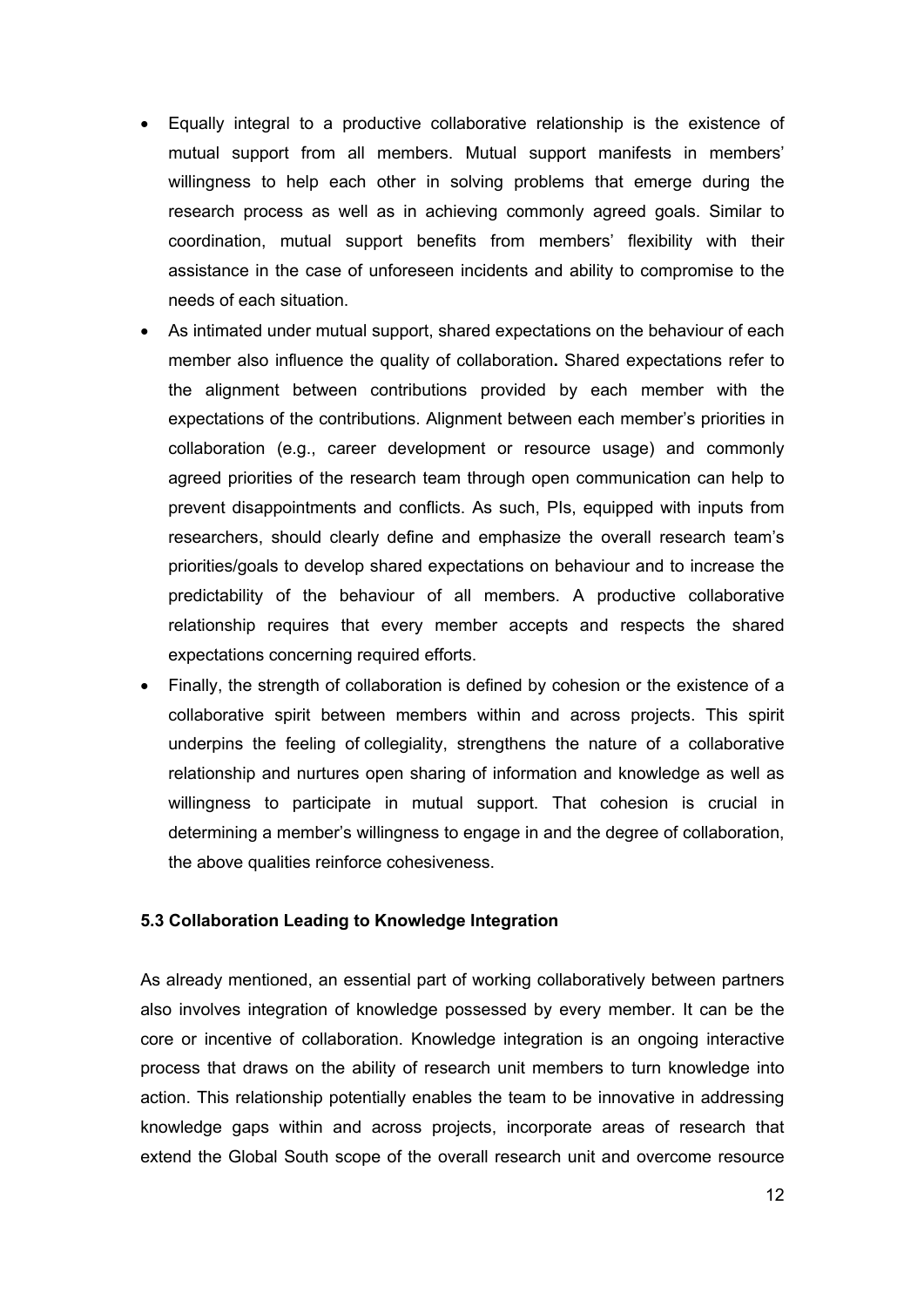scarcity in the project process (e.g., extend networks for information dissemination, share information technology, etc.). What follows are ideas for turning knowledge into action to co-create value:

- Similar to knowledge creation that is enabled by activities that encourage discussion, feedback, brainstorming and benchmarking, knowledge integration is made possible through the processes and activities of synthesizing, refinement and restructuring of knowledge as well as coordination and distribution. To facilitate these, the project organization culture is central to encourage interaction and knowledge flow between members as well as support individuals to selforganize their own knowledge and participate in communities of practice. Both can potentially augment participation in knowledge sharing and problem solving within and across projects.
- Annual workshops or conferences that bring members of all five projects together are important platforms for knowledge integration. Additionally, monthly meetings involving members of individual projects can also have this effect. These gatherings require coordination and distribution of tasks that members can undertake. They are also platforms for synthesizing and/or refining ideas related to individual projects.
- Quarterly discussions of members' progress or co-evaluation of projects provide a platform for members across projects to make suggestions for improving workflows, overcoming obstacles from fieldwork and/or synthesizing or refining research findings. Importantly, this platform creates space for mutual and symmetrical learning and co-thinking across projects.
- Through the rotation of organizational tasks (e.g., note taking during meetings and uploading information to Trello) that are beyond the scope of the coordination team and individual projects, PIs not only potentially contribute towards the creation and maintenance of a symmetrical relationship, but also towards the development of different kinds of skills and knowledge of each member.
- Transferring knowledge is crucial to knowledge integration. In addition to the above activities, mentoring, training and information technology (e.g., email, digital repositories/storage for collected data, online organizational applications and virtual conferencing tools) provide platforms for knowledge transfer. Information technology is not only an open and efficient way of informing or sharing with each other as necessary, but also to facilitate good and efficient knowledge flow within and across projects.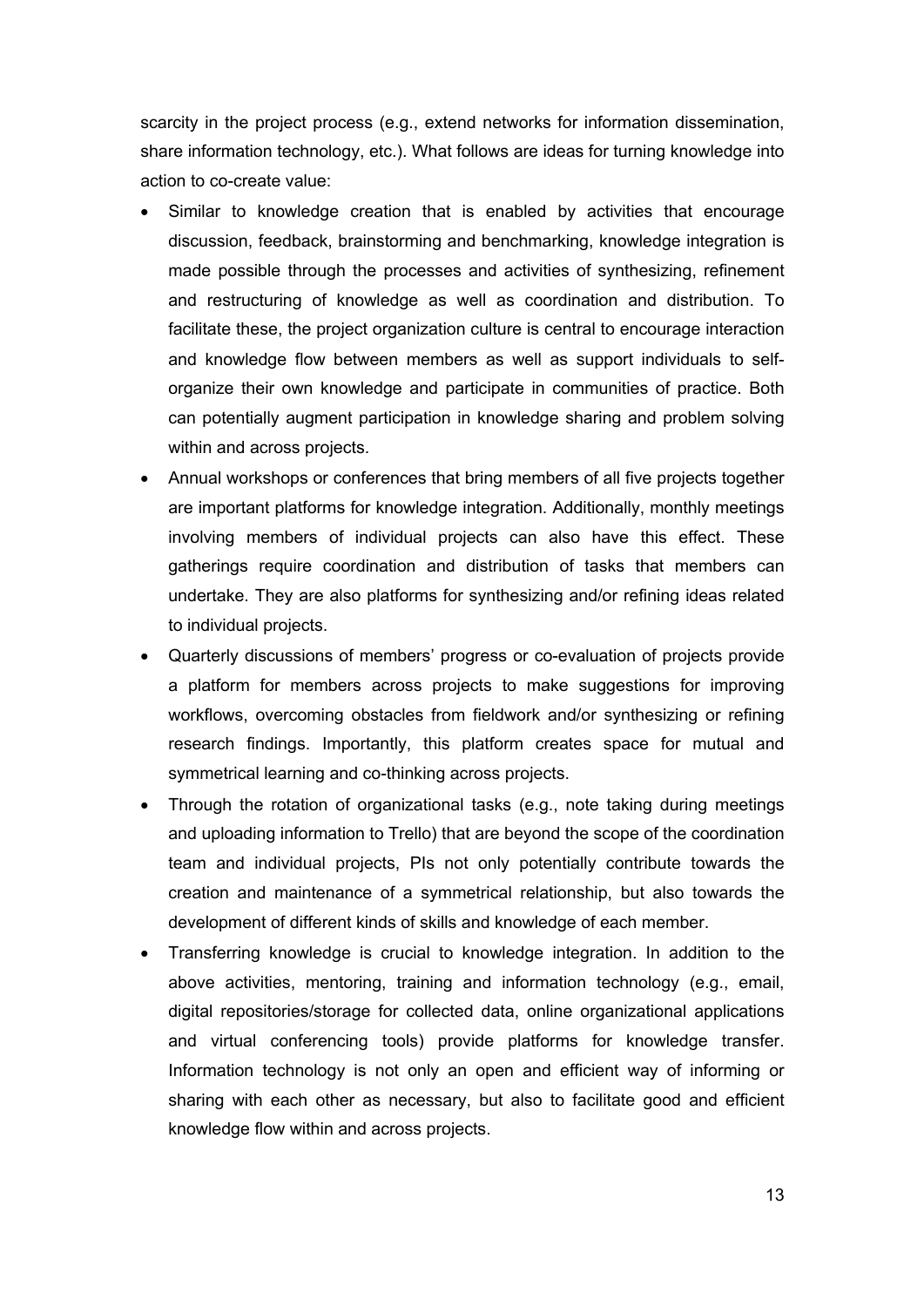#### **SECTION VI – AUTHORSHIP AND ACKNOWLEDGEMENT**

This section addresses two types of authorship: (1) authorship among researchers within a project and (2) authorship that includes members of the researched community as collaborators or research collaborators (henceforth, community partners). Guidelines concerning to the first type of authorship are considered relevant to researchers co-authoring across projects. As for the second type of authorship, it is not only important for the entire research team to be aware of the community partners' roles and contributions to a project, but also for these to be appropriately acknowledged and reflected in the resulting publications (on academic platforms and beyond). Accordingly, the purpose of this section is to help ensure that an individual's intellectual contributions to the research result/output receive proper credit, which makes the individual responsible and accountable for the work. It further aims to help shape meaningful and respectful collaboration in research.

#### **6.1 Who Is an Author?**

An author is a person who translates research findings into knowledge. The person does this by participating in the idea stage and/or making a substantial contribution to the writing that includes finalizing the responses to reviewers. Equally important, an author agrees to be accountable for the work.

The PI of a project is encouraged to discuss the possibilities and responsibilities connected with authorship and acknowledgement with researchers and community partners at the outset and throughout the project, especially when a new researcher or community partner joins the team. Doing this can help to clarify concepts, publication process and expectations for all team members.

### **6.2 Authorship Among Researchers Within and Across Projects6**

• The responsibility for decisions regarding the authorship of a publication lies with those who carried out the research work reported in the publication. Research

 $6$  McNutt, Marcia K. et al. (2018). Transparency in authors' contributions and responsibilities to promote integrity in scientific publication, in: *Proceedings of the National Academy of Sciences* 115(11), pp. 2557-2560 and DFG (2019): Guidelines for Safeguarding Good Research Practice. Code of Conduct. DFG: Bonn.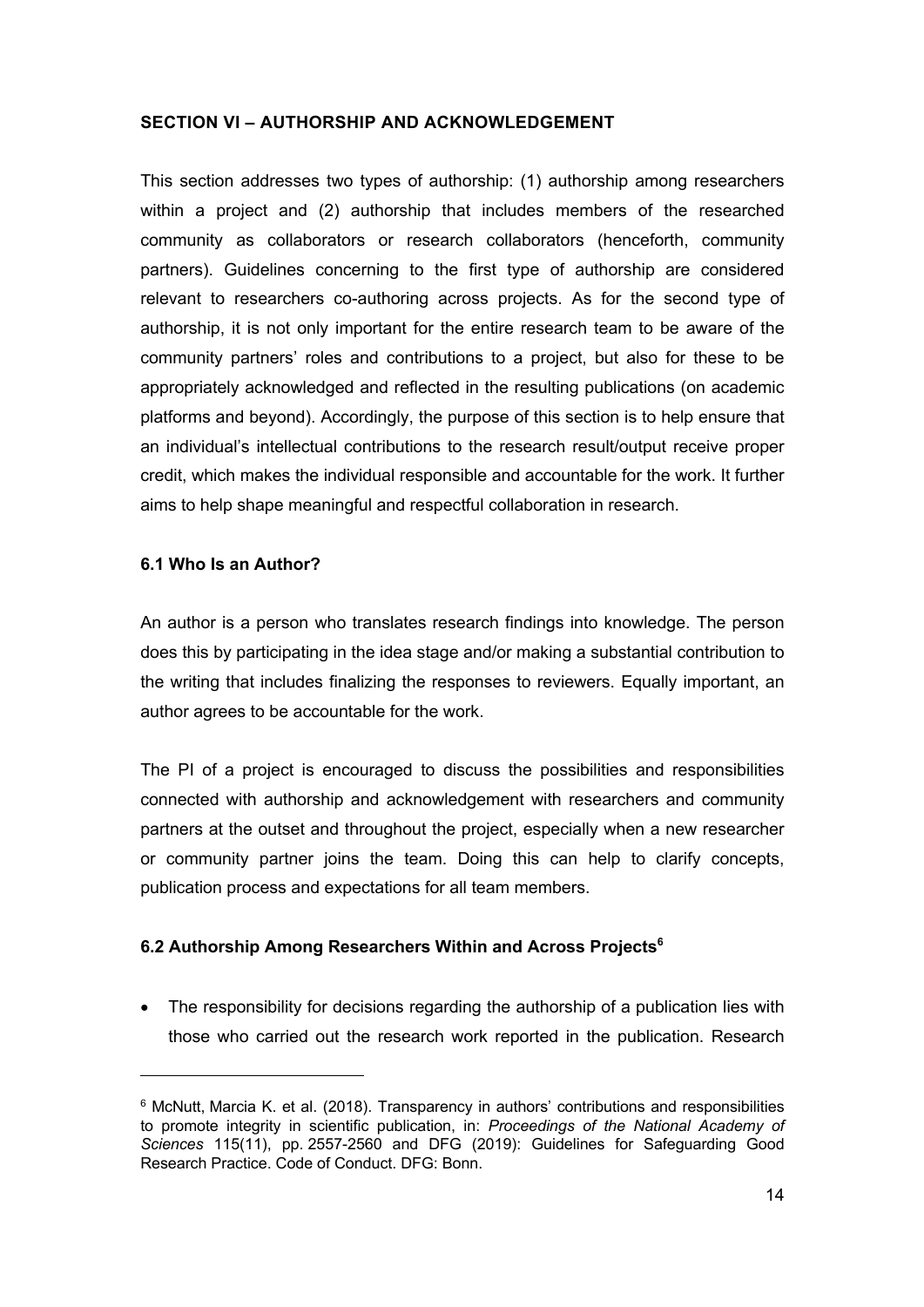work can include the development and design of the research project, the collection of data and sources as well as the analysis and interpretation of data.

- A person recognised as an author further needs to be included in drafting the manuscript, critically revising the intellectual content and approving the final version to be submitted for publication. In the event that the manuscript is returned for revision, all persons identified as authors are responsible for reviewing and approving all changes prior to the manuscript's resubmission. Except for the last-mentioned item, all else are relevant to online blogs.
- Where there are multiple authors, the sequence of authorship should be discussed and agreed upon by all authors. Depending on the discipline and institutional practice, different standards may apply (e.g., alphabetical sequence, sequence according to the substance of each author's contribution or primacy of first and last author in the natural sciences).
- The publication culture of authors' home institutions may influence the willingness to participate in co-authorship or the choice of publication outlets (e.g., requirements to publish a certain number of first-authored articles in peerreviewed journals of a particular index for promotion).
- Co-authorship between PIs and researchers in a tutoring relationship (e.g., between supervisors and PhD candidates/MA students before the latter have attained their degree) should be considered carefully for possible career implications. Different practices or standards may apply to different disciplines and should be discussed between the potential co-authors early on to avoid misunderstandings.
- All authors share responsibility for the collective research published. They must ensure that original data and sources upon which the submission is based are preserved following best practices in the field, confirm that the data and source presentation accurately reflects the original and, also, have to minimise obstacles to the sharing of all materials described in the work. Authors may not refuse to give consent to the publication of the results without sufficient reasons and verifiable criticism.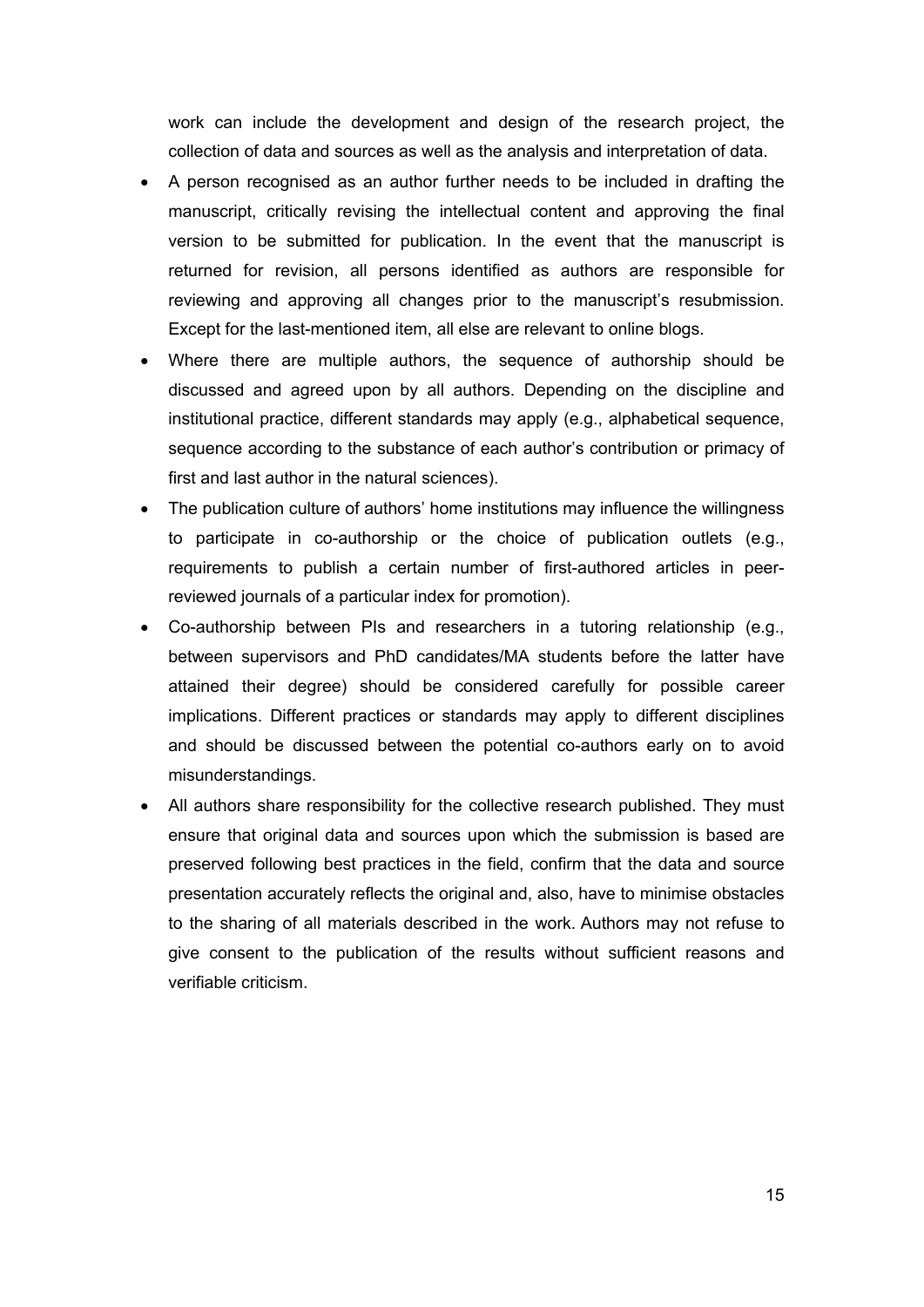# **6.3 Authorship with Research Collaborators/Community Partners<sup>7</sup>**

The requirements are similar to 6.2, but with modifications to account for differences between community partners and researchers. Irrespective of differences, there are ways for community partners to make substantial contributions that qualify them for authorship even though they might not be involved in all aspects of the research process from start to end.

- Community partners can be involved in a research project from the start, as in the conception of a research idea, or can subsequently contribute to the research design and its execution. The latter may include, but is not limited to, developing or selecting fieldwork methods, recruiting sources, interpreting results and sharing results. Community partners, who are not trained in scientific methodologies, data analysis or interpretation, can still make substantial contributions through their conversations with research team members about their views of the results.
- In regard to writing, community partners may physically contribute to drafting or critically revising the content of a manuscript. They may, also, provide intellectual content through critical and constructive comments in conversation or written commentary on drafts. Drafting parts of the manuscript should not be the only criteria for authorship. Ideas for community partners to make an intellectual contribution to the content should be explored by the research team.
- As part of the authorship team, community partners need to have reviewed and approved the manuscript prior to its submission to be published. This applies to online blogs, too.
- While community partners might not have research background, they still have to be accountable to the work that they contribute to the project as presented in the manuscript.

# **6.4 Acknowledgement**

Community partners, who provided substantial input for a publication but not enough to be justified as authors, are expected to be acknowledged in either footnote or

 $7$  Richards, D. P. et al.(2020). Guidance on authorship with and acknowledgement of patient partners in patient-oriented research, in: *Research Involvement and Engagement* 6(38), <https://doi.org/10.1186/s40900-020-00213-6>.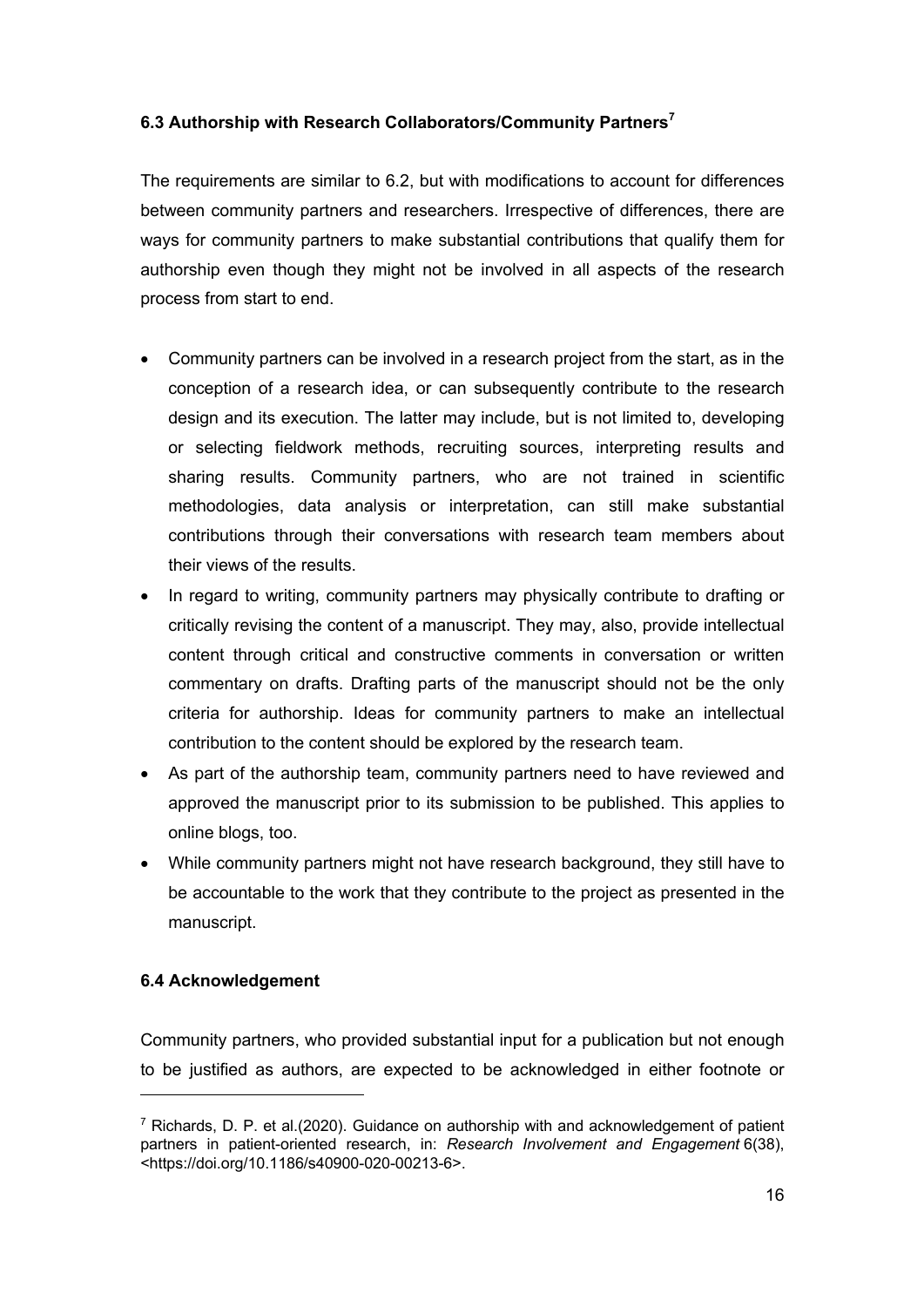foreword. For example, it may be appropriate to acknowledge a person who assisted with data collection or project management or functioned as a consultant on the research.

With regards to community partners who are not involved in a project from start to end or might occupy a precarious/vulnerable position in their communities, the research team should communicate with the persons to ensure that they are comfortable with being acknowledged. In the case of vulnerable community members, the conversation can occur when they begin on the project, and acknowledgement can still be given without using the persons' names.

#### **SECTION VII – DISPUTE RESOLUTION**

In line with the recommendations of the Horizon 2020 PRO-RES project<sup>8</sup> and the EASA Code of Conduct Working Group<sup>9</sup> the research unit prioritizes "continuous discursive engagement" at every stage of research and collaboration, so as to identify and resolve possible conflicts early on.

In case a conflict should arise in the research unit, the first step is to encourage and mediate conversations between the involved individuals within a project or between members across projects to develop possible solutions. If this strategy should fail, guiding support and conflict mediation may be sought from PIs or the coordination team of the research unit. In a condition that conflict happens between project members, the PI has to address the issue by consulting the conflicting parties in a neutral and unbiased manner. In case that the PI is part of the conflict, then the project members have to look for a neutral organ at the home institution, such as the graduate program coordinator that can help to develop a possible solution. In the next step the coordination office of the GSSC at the University of Cologne, to which all PIs of the research unit are affiliated, may be asked for conflict mediation. In the unlikely case that the conflict persists, the Ombudsperson of the University of Cologne, Prof. Dr. Martin Avenarius (Faculty of Law), or the Committee of the

<sup>8</sup> Horizon PRO-RES project (2020). The PRO-RES Framework, in: PRO-RES project <https://prores-project.eu/framework/#prores> (15.12.2020).

<sup>&</sup>lt;sup>9</sup> Mathur, C. et al. (2020). Report of the Code of Conduct Working Group (17 July 2020), in: <https://www.easaonline.org/downloads/events/CoCWG\_report.pdf> (30.03.21).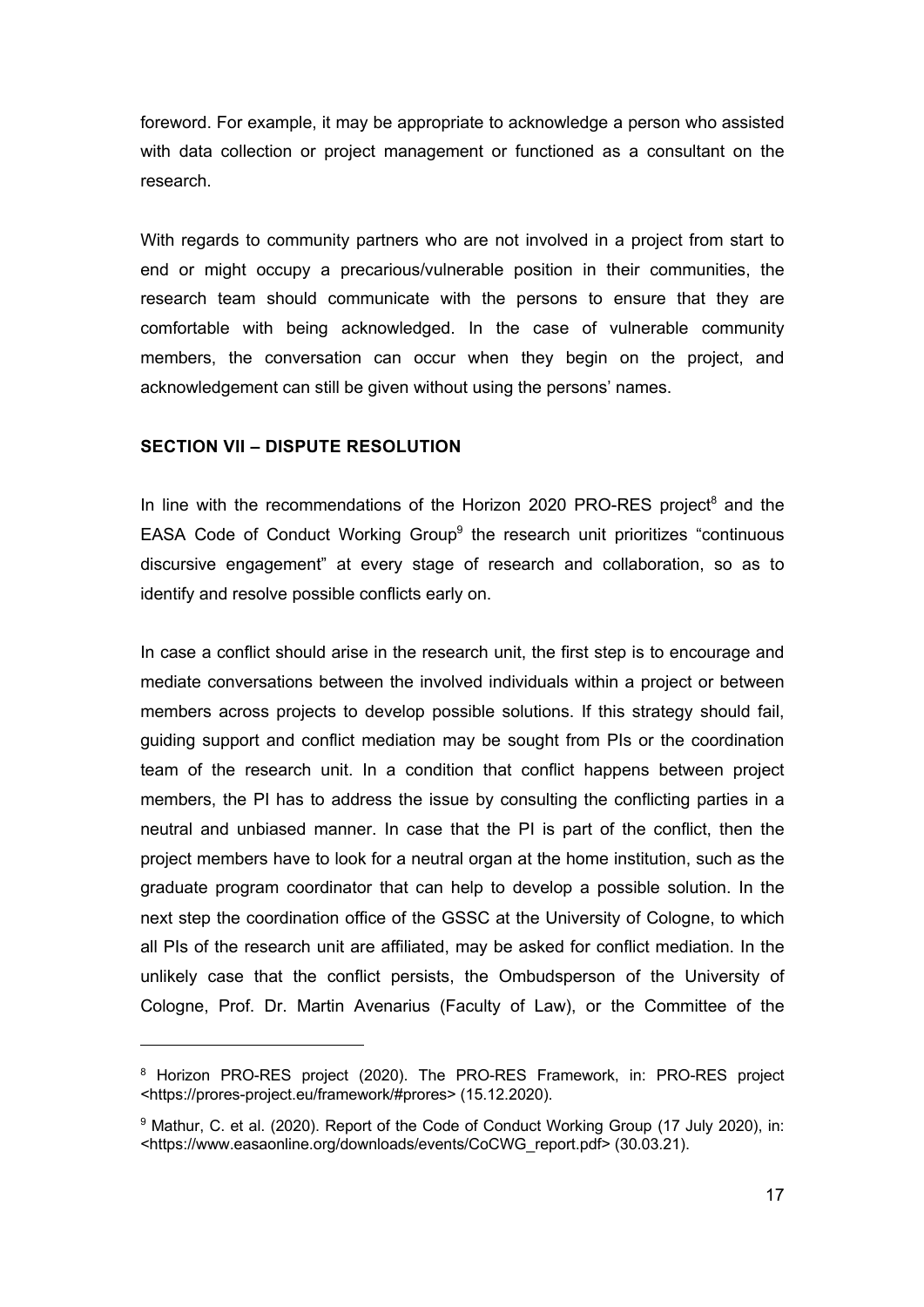German Research Ombudsman (appointed by the DFG) may be contacted for assistance<sup>10</sup>. Recourse to an Ombudsperson institution should only take place after all other avenues of amicable conflict resolution have been explored.

#### **SECTION VIII – REFERENCES**

- ALLEA (2017). The European Code of Conduct for Research Integrity. Revised Edition. ALLEA: Berlin.
- DFG (2019). Guidelines for Safeguarding Good Research Practice. Code of Conduct. DFG: Bonn.
- Dietrich, P. et al. (2010). The role of project collaboration quality and knowledge: integration capability in multi-partner projects. Paper presented at PMI Research Conference: Defining the Future of Project Management, Washington, DC. Newtown Square, PA: Project Management Institute.
- GAA (n. d.). Basic Principles and Procedures for the Ethical Review of Anthropological Research ["Ethical Guidelines"], in: GAA <https://en.dgska.de/ethics/> (15.12.2020).
- GAA (2019). Position Paper on the Handling of Anthropological Research Data, in: GAA <https://www.dgska.de/dgska/forschungsdatenmanagement/> (15.12.2020).
- German Research Ombudsman: Ombudsman für die Wissenschaft, in: <https://ombudsman-fuer-die-wissenschaft.de/?lang=en#ombudsgremium> (11.01.2021).
- Horizon PRO-RES project (2020). The PRO-RES Framework, in: PRO-RES project <https://prores-project.eu/framework/#prores> (15.12.2020).
- Mathur, C. et al. (2020). Report of the Code of Conduct Working Group (17 July 2020), in: <https://www.easaonline.org/downloads/events/CoCWG\_report.pdf> (30.03.21).
- McNutt, M. K. et al. (2018). Transparency in authors' contributions and responsibilities to promote integrity in scientific publication, in: *Proceedings of the National Academy of Sciences* 115(11), pp. 2557-2560.

<sup>10</sup> German Research Ombudsman: Ombudsman für die Wissenschaft, in: <https://ombudsman-fuer-die-wissenschaft.de/?lang=en#ombudsgremium> (11.01.2021).